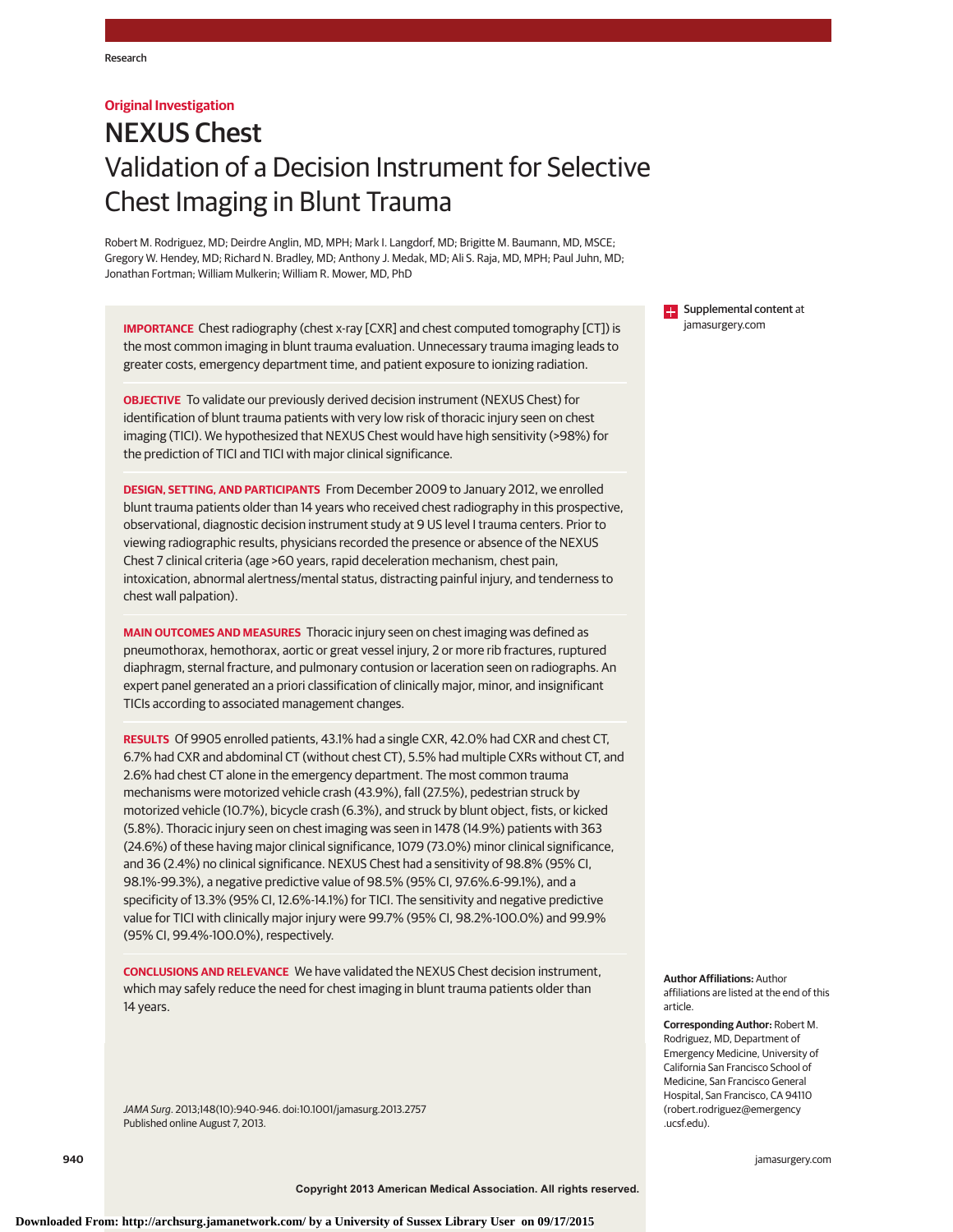espite revealing clinically important findings in a minority of patients, chest imaging (chest x-ray [CXR] and<br>chest computed tomography [CT]) is the most fre-<br>quantly performed radiography during blunt traums patient nority of patients, chest imaging (chest x-ray [CXR] and quently performed radiography during blunt trauma patient evaluation and is recommended for almost all blunt trauma victims by current Advanced Trauma Life Support (ATLS) guidelines.1,2 This indiscriminate chest radiography, especially CT, exposes disproportionately young trauma patients to harmful ionizing radiation, potentially inducing cancer at a significant rate.<sup>3-7</sup> Intravenous contrast from trauma protocol chest CT may also lead to other iatrogenic complications. Furthermore, the cost and health care providers' time necessary to process and interpret uninformative studies strain increasingly resource-limited trauma centers.8

Much of the excessive radiography may arise from indiscriminate blunt trauma imaging protocols. Prior versions of ATLS guidelines recommended routine chest, pelvis, and cervical spine imaging.<sup>2,9,10</sup> However, well-validated clinical decision rules, such as the NEXUS and Canadian cervical spine rules, have demonstrated that selective cervical spine imaging can be implemented in blunt trauma patients without compromising safety.<sup>11,12</sup> This has led to the removal of routine cervical spine imaging recommendations from the most recent ATLS guidelines and widespread adoption of selective cervical spine imaging practice.<sup>1</sup> Despite ubiquitous ordering of CXRs and chest CTs in blunt trauma evaluation, no similar decision rules have been developed for selective chest imaging.

The goal of this research is to reduce unnecessary chest imaging in blunt trauma. Previously, we derived a decision instrument (DI) consisting of 7 clinical criteria (NEXUS Chest) that predicted intrathoracic injury with high sensitivity and excluded injury with high negative predictive value (NPV).<sup>13,14</sup> In a separate cohort, we sought to prospectively validate NEXUS Chest, testing the hypothesis that this DI has high sensitivity (>98%) for the prediction of intrathoracic injury and clinically significant intrathoracic injury in blunt trauma patients older than 14 years.

# Methods

We have described the derivation and interrater reliability assessment of our selective chest imaging DI.<sup>13,14</sup> We conducted this multicenter, prospective cohort validation study at 9 US level I trauma centers from December 2009 to January 2012. We enrolled patients using the following inclusion criteria: (1) older than 14 years, (2) blunt trauma occurring within 24 hours of emergency department (ED) presentation, and (3) receiving chest imaging (CXR or chest CT) in the ED as part of blunt trauma evaluation.

Because of study personnel availability limitations, we used a daytime (7 AM to 11 PM) systematic sampling method. Study personnel collected data regarding patient characteristics and trauma mechanism. We provided no guidance for chest imaging, leaving radiography ordering decisions to the treating physicians' discretion. After CXR or chest CT was ordered in the ED and prior to the viewing of images or receiving imaging reports, we gave the primary physicians caring for

study patients (emergency medicine or trauma surgery attending and resident physicians) a 1-page sheet on which they indicated the presence or absence of the NEXUS Chest DI criteria: (1) older than 60 years, (2) rapid deceleration mechanism (defined as a fall >20 ft [>6.0 m] or motor vehicle crash >40 mph [>64 km/h]), (3) chest pain, (4) intoxication, (5) abnormal alertness/mental status, (6) distracting painful injury, and (7) tenderness to chest wall palpation. If physicians responded that the patient had abnormal alertness/mental status, they could answer "unknown" to other criteria questions. See eAppendix in the Supplement for criteria definitions made available during physician assessments.

## Outcome Determination

Prior to our derivation study, we convened an attending emergency and trauma physician expert panel, who defined thoracic injury seen on chest imaging (TICI) as pneumothorax, hemothorax, aortic or great vessel injury, 2 or more rib fractures, ruptured diaphragm, sternal fracture, and pulmonary contusion or laceration seen on radiographs.<sup>14</sup> We did not consider pericardial tamponade and cardiac contusion TICI because they are not primarily diagnosed by CXR or chest CT.

We used official radiologic interpretations by boardcertified radiologists, who were blind to patient enrollment, to determine the presence or absence of TICI. We classified patients undergoing more than 1 CXR or CT as positive for injury if TICI was noted on any ED imaging study. In patients who had CXR and chest CT, we designated the CT results as the TICI outcome reference standard. If a patient did not have chest CT but had an abdominal CT demonstrating thoracic injury not seen on CXR, for example, a pneumothorax on upper abdominal CT images, then we considered TICI present. When radiology readings were ambiguous for the presence of TICI findings, for example, possible pulmonary contusion, we deemed TICI to be present.

In reviews of other selective imaging DIs, investigators have debated the clinical significance of missed injuries, for example, small, nonsurgical traumatic brain hemorrhages.<sup>15</sup> To address this issue of radiologic diagnosis compared with clinical significance, we convened an expert trauma panel of 10 associate professor level or higher trauma surgeons and emergency medicine physicians (R.M.R., M.I.L., B.M.B., G.W.H., A.J.M., and W.R.M.) to classify thoracic injuries according to the associated clinical interventions. We generated an inclusive list of TICI paired with management changes, interventions, or both, for example, pneumothorax with chest tube placement. Panel members independently reviewed this list and assigned values to each injury-intervention pair: 0 indicated no clinical significance; 1, minor clinical significance; and 2,major clinical significance.We calculated themeans for these injury-intervention pairs, rounding to the second decimal place and designated mean scores of 0-0.49, 0.50-1.49, and 1.50-2 to represent injuries with no, minor, and major clinical significance, respectively (Box).

Blind to patient DI criteria assessment and following medical record abstraction principles described by Gilbert et al,<sup>16</sup> we determined TICI and clinical outcomes independently.We used standard quality-assurance methods, including double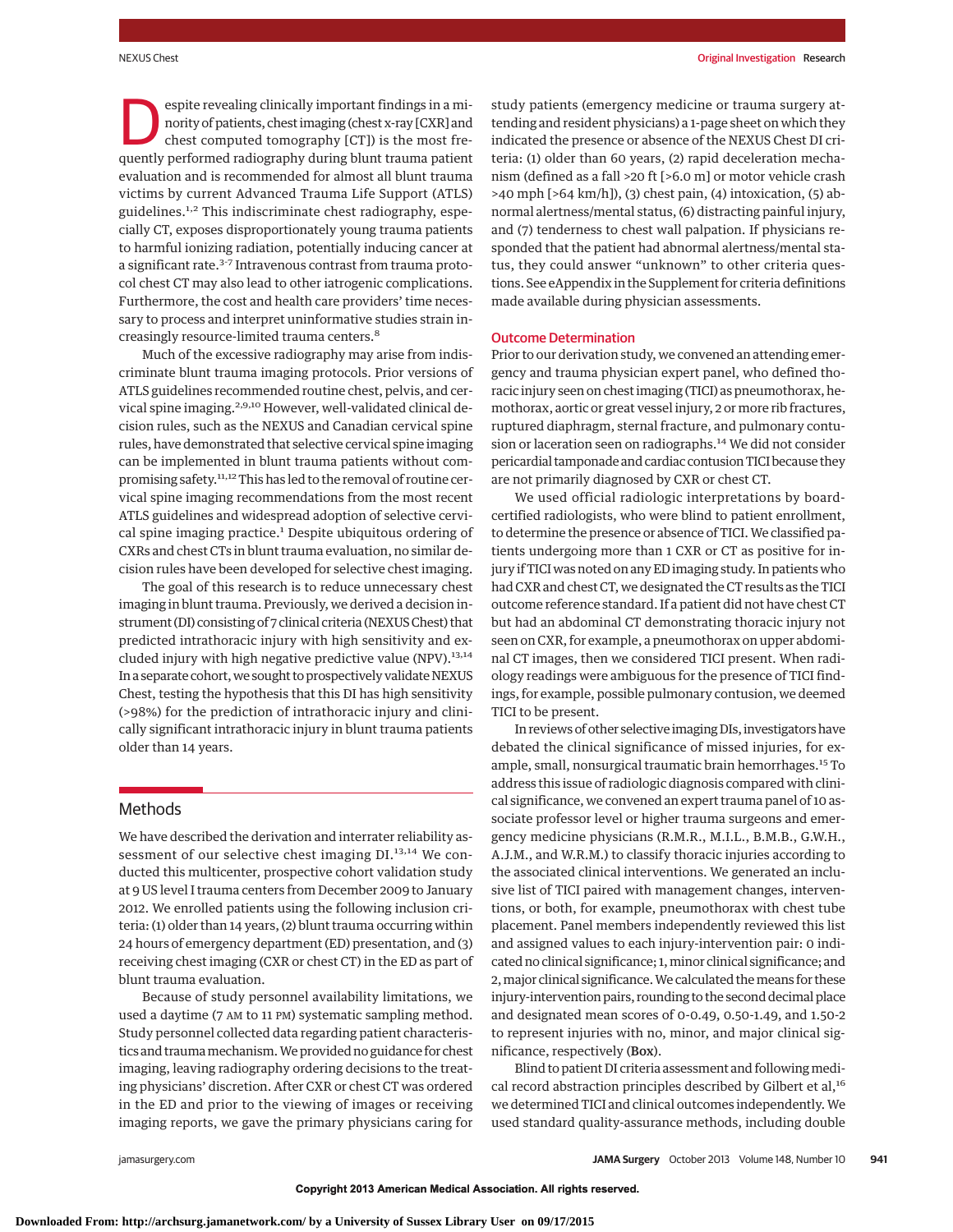Box. Trauma Expert Panel Determination of Clinical Significance of Injuries Seen on Chest Imaging

#### **Major Clinical Significance**

Aortic or great vessel injury (all are considered major)

Ruptured diaphragm (all are considered major)

Pneumothorax: Received evacuation procedure (chest tube or other procedure)

Hemothorax: Received drainage procedure (chest tube or other procedure)

Sternal fracture: Received surgical intervention

Multiple rib fracture: Received surgical intervention or epidural nerve block

Pulmonary contusion: Received mechanical ventilatory assistance (including noninvasive ventilation) of any type for management

#### **Minor Clinical Significance**

Pneumothorax: No evacuation procedure but observed as inpatient >24 hours

Hemothorax: No drainage procedure but observed as inpatient for >24 hours

Sternal fracture: No surgery but had in-hospital pain management or observed as inpatient >24 hours

Sternal fracture: No surgical intervention, no inpatient observation (pain managed on an outpatient basis)

Multiple rib fracture: Received in-hospital pain management or observation >24 hours

Multiple rib fracture: No surgical intervention, no inpatient observation (pain managed on an outpatient basis)

Pulmonary contusion or laceration: No mechanical ventilatory assistance but observed >24 hours

### **No Clinical Significance**

Hemothorax: No surgical intervention, no inpatient observation (managed on an outpatient basis)

Pneumothorax: No surgical intervention, no inpatient observation (managed on an outpatient basis)

Pneumomediastinum without pneumothorax: No inpatient observation (managed on an outpatient basis)

Pulmonary contusion or laceration: No mechanical ventilatory assistance, no surgical intervention, no inpatient observation (managed on an outpatient basis)

data entry checking, random audits, abstractor consistency assessments, quarterly investigator conference calls, and sitemonitoring visits. We categorized patients with more than 1 TICI according to their highest clinically significant injury. Primary investigators (all authors) resolved conflicting outcome assessments (<0.01% of total assessments) by consensus.

# Workup Bias

To address the potential for workup bias related to missed injuries in trauma patients who did not receive chest radiography, we obtained written consent for telephone follow-up of nonimaged blunt trauma patients discharged from 1 of the EDs. We contacted these patients between 2 weeks and 3 months of ED discharge and asked them whether they had seen a health care provider for chest injuries and, if so, what imaging tests

and diagnoses they had received.We also followed up the hospital course of a consecutive sample of admitted blunt trauma patients who had not undergone ED chest radiography to determine whether they were subsequently diagnosed with TICI. With the intent to feasibly arrive at an accurate estimate of missed injuries, we set, a priori, this workup bias sample size at 200 patients. If none of these patients were later found to have TICI, the estimated undetected injury rate would be low enough (95% CI <2%) to be deemed negligible.

We used a similar method and predetermined sample size of 200 patients to address potential missed injuries in patients who were imaged but had negative (no TICI) ED results. We obtained written consent and contacted TICInegative patients who were discharged from 1 ED and followed up the hospital course of TICI-negative patients admitted to that hospital.

We deidentified and recorded data in a manner precluding individual patient identification. Institutional review board approval with waiver of informed consent was issued at all sites.

# Statistical Analysis

Our previous trauma DI research has demonstrated that the sample size calculation for this study is driven by the need to validate the DI with very high sensitivity (instead of NPV) and a narrow CI around the sensitivity point estimate.<sup>11,15</sup> Assuming rule performance (sensitivity of approximately 99%) and injury frequency similar to those of our derivation study, we estimated that we would need 9718 patients to validate the DI within a 0.5% CI. Additionally, given its lethality, we agreed a priori that if any aortic or great vessel injury was missed, the DIwould be considered unreliable.Missing and ambiguous data (<0.02% DI criteria responses) were analyzed as if criteria were present.

We managed data using Research Electronic Data Capture (RedCAP) tools hosted by the University of California, San Francisco.17 We performed statistical tests using STATA, version 9.0 (StataCorp PL). We summarized demographic data in aggregate form and calculated screening performance characteristics (sensitivity, specificity, positive predictive value and NPV, and negative likelihood ratio) using standard formulas with the following definitions: True-positive result = presence of 1 or more DI criteria and having injury; true-negative result = absence of all DI criteria and not having injury; falsepositive result = presence of 1 or more DI criteria and not having injury; false-negative result = absence of all DI criteria and having injury.

# **Results**

Of 9905 enrolled patients, 43.1% had 1 CXR, 42.0% had CXR and chest CT, 6.7% had CXR and abdominal CT (without chest CT), 5.5% had multiple CXRs without CT, and 2.6% had chest CT without CXR in the ED. Their mean age was 46 years (interquartile range, 29-60 years) and 62.8% were male. The most common trauma mechanisms were motorized vehicle crash (43.9%), fall (27.5%), pedestrian struck by motorized vehicle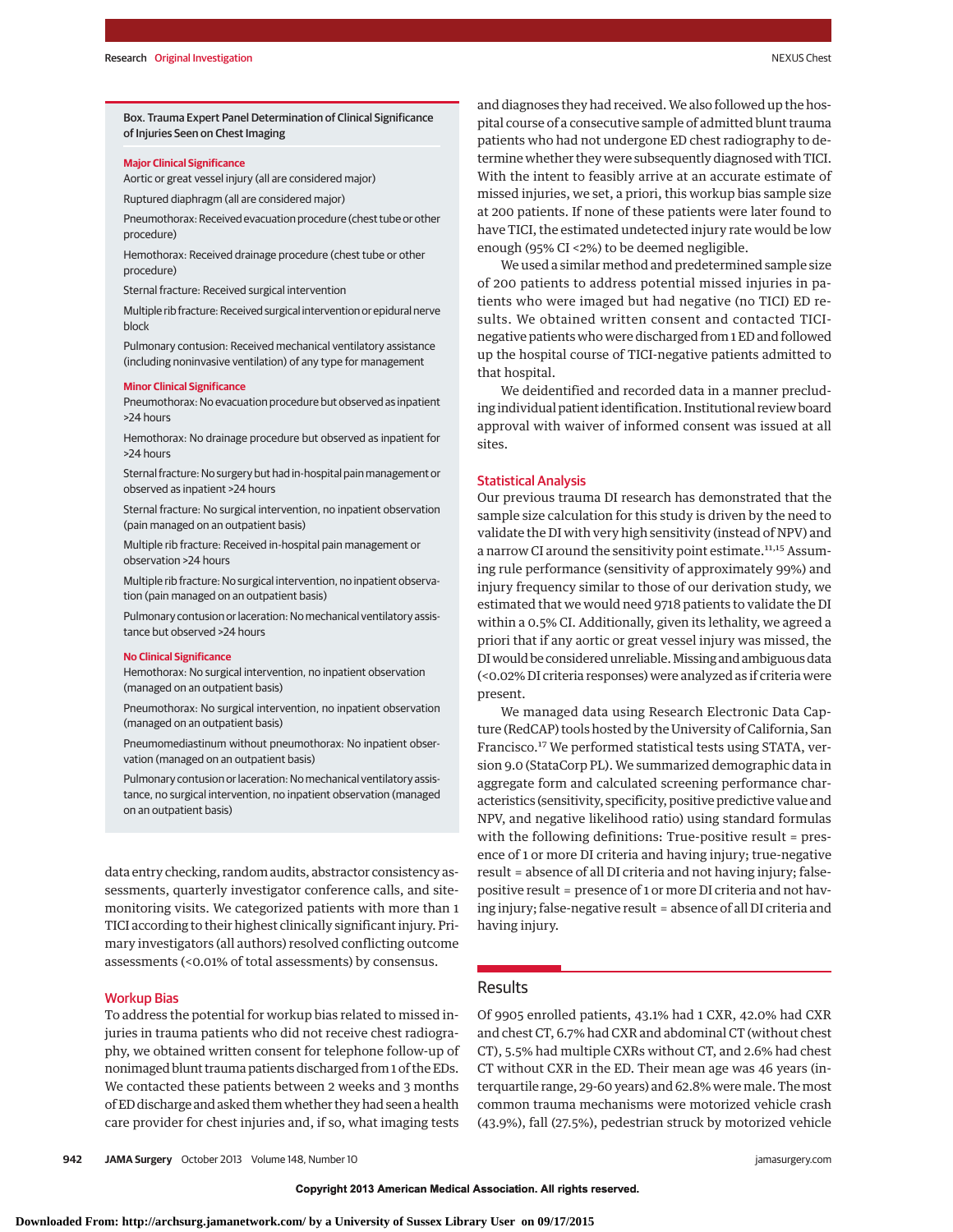NEXUS Chest Original Investigation Research

(10.7%), bicycle crash (6.3%), and struck by blunt object, fists, or kicked (5.8%). Of the 5173 (52.2%) admitted patients, 4877 (94.3%) survived to hospital discharge.

Thoracic injury seen on chest imaging was seen in 1478 (14.9%) patients with 363 (24.6%) of these having major clinical significance, 1079 (73.0%) minor clinical significance, and 36 (2.4%) no clinical significance. The most common diagnoses were multiple rib fractures, pulmonary contusion or laceration, and pneumothorax seen in 67.4%, 39.9%, and 35.7% of patients with TICI, respectively. Table 1 summarizes all TICI diagnoses.

Evaluating for workup bias, we obtained follow-up on 212 blunt trauma patients with negative ED chest imaging and 221 blunt trauma patients who did not receive ED chest imaging. None of these patients were diagnosed with injuries that would have been considered TICI.

# Table 1. Thoracic Injuries Seen on Chest Imaging: 2553 Injuries Seen in 9905 Enrolled Patients

| <b>Thoracic Injuries on Chest Imaging</b> | <b>All Enrolled Patients Diagnosed</b><br>With This Injury, No. (%) |
|-------------------------------------------|---------------------------------------------------------------------|
| Multiple $(≥2)$ rib fractures             | 996 (10.1)                                                          |
| Pulmonary contusion or laceration         | 590 (6.0)                                                           |
| Pneumothorax                              | 527(5.3)                                                            |
| Sternal fracture                          | 212(2.1)                                                            |
| Hemothorax                                | 207(2.1)                                                            |
| Aortic or great vessel injury             | 15(0.2)                                                             |
| Ruptured diaphragm                        | 6(0.1)                                                              |

## Table 2. Injuries Missed by NEXUS Chest DI (False-Negative Results)

The NEXUS Chest DI had a sensitivity of 98.8% (95% CI, 98.1%-99.3%), an NPV of 98.5% (95% CI, 97.6%-99.1%), and a specificity of 13.3% (95% CI, 12.6%-14.1%) for the prediction of TICI. Of the 17missed (false-negative) TICI patients, 1 had clinicallymajor injury (hemopneumothorax with chest tube placement), 14 had clinically minor injury, and 2 had no clinically significant injury (Table 2). The sensitivity and NPV for clinicallymajor TICI were 99.7% (95% CI, 98.2%-100.0%) and 99.9% (95% CI, 99.4%-100.0%), respectively, and the sensitivity and NPV for clinically major or minor TICI were 99.0% (95% CI, 98.2%-99.4%) and 98.7% (95% CI, 98.1%-99.3%), respectively. Table 3 summarizes NEXUS Chest screening performance characteristics.

Thirteen of the 17 missed TICI occurred at 1 site. The sensitivity for TICI at this site was 97.1%, while the sensitivity at the other 8 sites was 99.6%.

# **Discussion**

Noting costs and risks of increasing imaging use without corresponding increases in diagnosed disease, investigators have called for the development of guidelines to direct ED imaging.<sup>7,8</sup> To achieve widespread acceptance in trauma settings, such guidelines must have near-perfect sensitivity for clinically significant injury. Following the highest level of decision rule development evidence-based methods, we have prospectively validated a simple DI consisting of readily available clinical cri-

| <b>TICI Injuries</b>                                                          | Intervention/<br><b>Management</b><br>Change       | Clinical<br><b>Significance</b><br>Classification <sup>a</sup> | <b>Other Significant Injuries</b>                                                                      |  |
|-------------------------------------------------------------------------------|----------------------------------------------------|----------------------------------------------------------------|--------------------------------------------------------------------------------------------------------|--|
| Multiple rib fracture,<br>pneumothorax,<br>hemothorax, pulmonary<br>contusion | Admitted, pain medications,<br>chest tube inserted | Major                                                          | Iliac fracture, pelvis hematoma                                                                        |  |
| Multiple rib fracture                                                         | Admitted, pain medications                         | Minor                                                          | Liver laceration, multiple lumbar spine<br>fractures                                                   |  |
| Pneumothorax                                                                  | Admitted                                           | Minor                                                          | None                                                                                                   |  |
| Multiple rib fracture,<br>pulmonary contusion                                 | Admitted, pain medications                         | Minor                                                          | Subarachnoid hemorrhage, thoracic<br>spine fracture                                                    |  |
| Multiple rib fracture                                                         | Admitted, pain medications                         | Minor                                                          | Subarachnoid hemorrhage, nasal<br>fracture, complex facial laceration,<br>acromioclavicular separation |  |
| Pulmonary contusion                                                           | Admitted                                           | Minor                                                          | Complex shoulder laceration                                                                            |  |
| Pneumothorax                                                                  | Admitted                                           | Minor                                                          | Subdural hematoma, nasal fracture,<br>orbit fractures, complex facial<br>laceration                    |  |
| Pulmonary contusion                                                           | Admitted                                           | Minor                                                          | Lumbar spine fracture                                                                                  |  |
| Pulmonary contusion                                                           | Admitted                                           | Minor                                                          | Subarachnoid hemorrhage                                                                                |  |
| Pulmonary contusion                                                           | Admitted                                           | Minor                                                          | Intracranial hemorrhage, lumbar spine<br>fracture                                                      |  |
| Multiple rib fracture                                                         | Admitted, pain medications                         | Minor                                                          | None                                                                                                   |  |
| Multiple rib fracture.<br>pneumothorax                                        | Admitted, pain medications                         | Minor                                                          | Multiple lumbar spine fractures                                                                        |  |
| Multiple rib fracture,<br>pulmonary contusion                                 | Admitted, pain medications                         | Minor                                                          | Scapula fracture, ligamentous knee<br>injury                                                           |  |
| Multiple rib fracture                                                         | Admitted, pain medications                         | Minor                                                          | Splenic rupture, tibia fracture, iliac<br>fracture, radius fracture                                    |  |
| Multiple rib fracture                                                         | Discharged from ED                                 | Minor                                                          | Tibia-fibula fracture                                                                                  |  |
| Pulmonary contusion                                                           | Discharged from ED                                 | No significance                                                | Cervical spinous process fracture                                                                      |  |
| Pulmonary contusion                                                           | Discharged from ED                                 | No significance                                                | None                                                                                                   |  |

Abbreviations: DI, decision instrument; ED, emergency department; TICI, thoracic injury seen on chest imaging.

<sup>a</sup> Clinical significance classification defined according to trauma expert panel.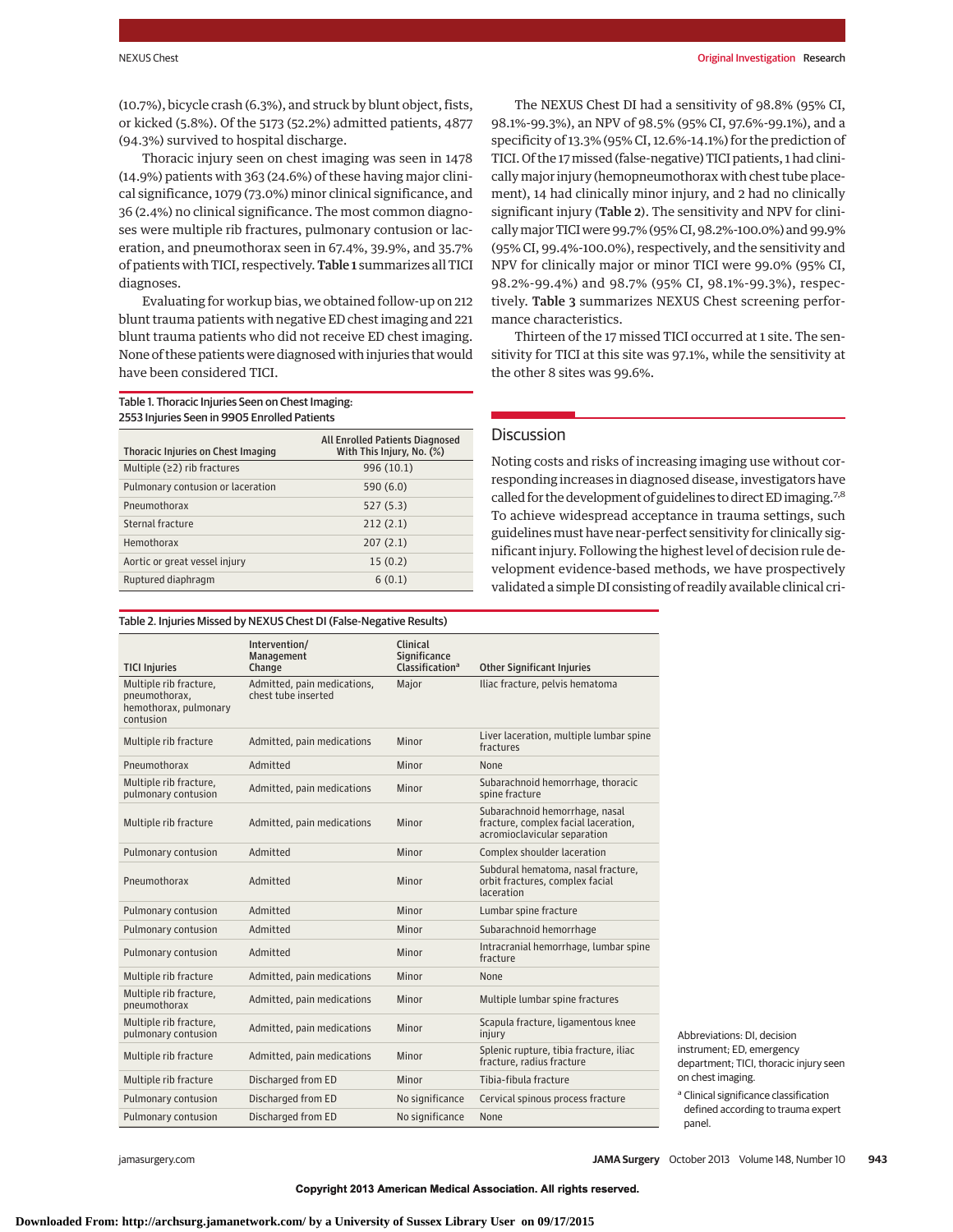#### Table 3. Screening Performance Characteristics of NEXUS Chest DI

|                                                       | % (95% CI)        |                   |                                            |                                            |                                            |  |  |  |
|-------------------------------------------------------|-------------------|-------------------|--------------------------------------------|--------------------------------------------|--------------------------------------------|--|--|--|
| Variable (No.)                                        | Sensitivity       | Specificity       | <b>Positive</b><br><b>Predictive Value</b> | <b>Negative</b><br><b>Predictive Value</b> | <b>Negative</b><br><b>Likelihood Ratio</b> |  |  |  |
| Thoracic Injury Seen on Chest Imaging                 |                   |                   |                                            |                                            |                                            |  |  |  |
| TP (1461)<br>TN (1123)<br>FP (7304)<br>FN(17)         | 98.8 (98.1-99.3)  | $13.3(12.6-14.1)$ | $16.7(15.9-17.5)$                          | $98.5(97.6-99.1)$                          | $0.09(0.05-0.14)$                          |  |  |  |
| <b>TICI With Major Clinical Significance</b>          |                   |                   |                                            |                                            |                                            |  |  |  |
| TP (362)<br>TN (1142)<br>FP (8400)<br>FN(1)           | 99.7 (98.2-100.0) | $12.0(11.3-12.6)$ | $4.1(3.7-4.6)$                             | $99.9(99.4-100.0)$                         | $0.02(0.00-0.16)$                          |  |  |  |
| <b>TICI With Major or Minor Clinical Significance</b> |                   |                   |                                            |                                            |                                            |  |  |  |
| TP (1427)<br>TN (1124)<br>FP (7339)<br>FN(15)         | 99.0 (98.2-99.4)  | $13.3(12.6-14.0)$ | $16.3(15.6-17.1)$                          | 98.7 (97.8-99.2)                           | $0.08(0.05-0.13)$                          |  |  |  |

Abbreviations: DI, decision instrument; FN, false-negative result: absence of all DI criteria and having injury; FP, false-positive result: presence of 1 or more DI criteria and not having injury; TICI, thoracic injury chest imaging; TN, true-negative result: absence of all DI criteria and not having injury; TP, true-positive result: presence of 1 or more DI criteria and having injury.

teria that demonstrates high sensitivity for TICI and clinically significant injury to safely guide selective chest imaging in blunt trauma.<sup>18</sup>

Although other blunt trauma DIs for the head, cervical spine, knee, and ankle are widely used, little has been published regarding selective blunt trauma chest imaging beyond our pilot and derivation work.<sup>11,12,19-21</sup> Sears et al<sup>22</sup> reported that senior trauma surgeon judgment had 95.1% sensitivity for the need for chest imaging. Brink et  $al<sup>23</sup>$  proposed a rule to direct selective chest CT use, but this instrument mandates other imaging and incorporates criteria that may not be readily available during initial patient assessment (thoracic spine radiography, pelvis radiography, and base deficit). Advocating for selective chest CT in blunt trauma evaluation, Pinette et al<sup>24</sup> have suggested that algorithms incorporating CXR and abdominal CT are sufficient to identify most significant thoracic injuries. Ungar et al<sup>25</sup> reported a decision rule with 86% sensitivity to rule out traumatic aortic injury. Our DI addresses the full spectrum of injuries diagnosed by chest radiography, uses simple criteria practical for application by clinicians beyond senior surgeons, and, most importantly, has the very high sensitivity necessary for widespread acceptance.

Authorities have noted that to be widely implemented, DIs must be easy to use and remember with unambiguous criteria.<sup>18,26</sup> In acute trauma evaluations, it is unlikely that physicians would embrace a rule that requires extra steps or complex algorithms. Our DI builds on the widely used NEXUS Cervical Spine criteria (3 criteria are identical) and, therefore, may be readily used in tandem for cervical spine and chest imaging decision support. The other 4 criteria (age, chest pain, rapid deceleration mechanism, and chest wall tenderness) are simple and part of standard trauma assessment, essentially adding no time or burden on clinicians and patients.

Although we used convenience sampling, we surveyed the demographics of potential participants from nonenrollment hours and found them to be similar to those of enrolled patients; it is unlikely that consecutive sampling would have changed our findings. We conducted this study at academic, US level I trauma centers; it is possible that use of the DI at dissimilar hospitals might produce different screening performance. We only included patients older than 14 years; this DI should not direct imaging in younger patients. Although we attempted to address the most important aspects of workup bias, other spectrum bias may exist (as with all similar studies).

Considering the limited diagnostic sensitivity of CXR, the fact that less than half the patients received chest CT may raise concerns that we missed many TICI outcomes (injuries). While not completely eliminating this possible verification bias, our follow-up of patients with negative ED imaging results argues that it is very limited in scope. Furthermore, our goal was to develop a rule that may safely decrease the current, real-world practice of ubiquitous chest imaging in blunt trauma, *not* to test the sensitivity of chest imaging modalities. We did not seek a rule that would diagnose all injuries—even those injuries that are missed by current imaging practice itself.

Readers may disagree with our definitions of clinically major, minor, and insignificant injury. There are no accepted definitions or scales of the clinical significance of chest injury, and marked interspecialty differences of opinion regarding clinical meaning of traumatic injuries have been noted.<sup>27</sup> Nevertheless, we have presented broad analyses allowing for interpretation by clinicians of disparate viewpoints. Even if physicians believe that it is important to diagnose all injuries, our DI retains sufficient sensitivity to guide selective imaging.

Some authorities and practitioners may not be willing to accept anything but perfect screening diagnostics. However, beyond resource, cost, and time considerations, unselective imaging poses real health threats for iatrogenic cancer and intravenous contrast-induced nephropathy from chest CT that must be weighed against this quest for a zero-missed injury rate. Additionally, missed injuries do not necessarily entail compromised outcomes. Minor missed injuries may have healed without intervention and more significant missed injuries requiring intervention may have become apparent with observation, return instructions, and follow-up. We demonstrated 100% sensitivity for aortic and great vessel injury.

The reasons for one site's lower sensitivity are unclear. Seven missed injuries at this site were isolated pulmonary con-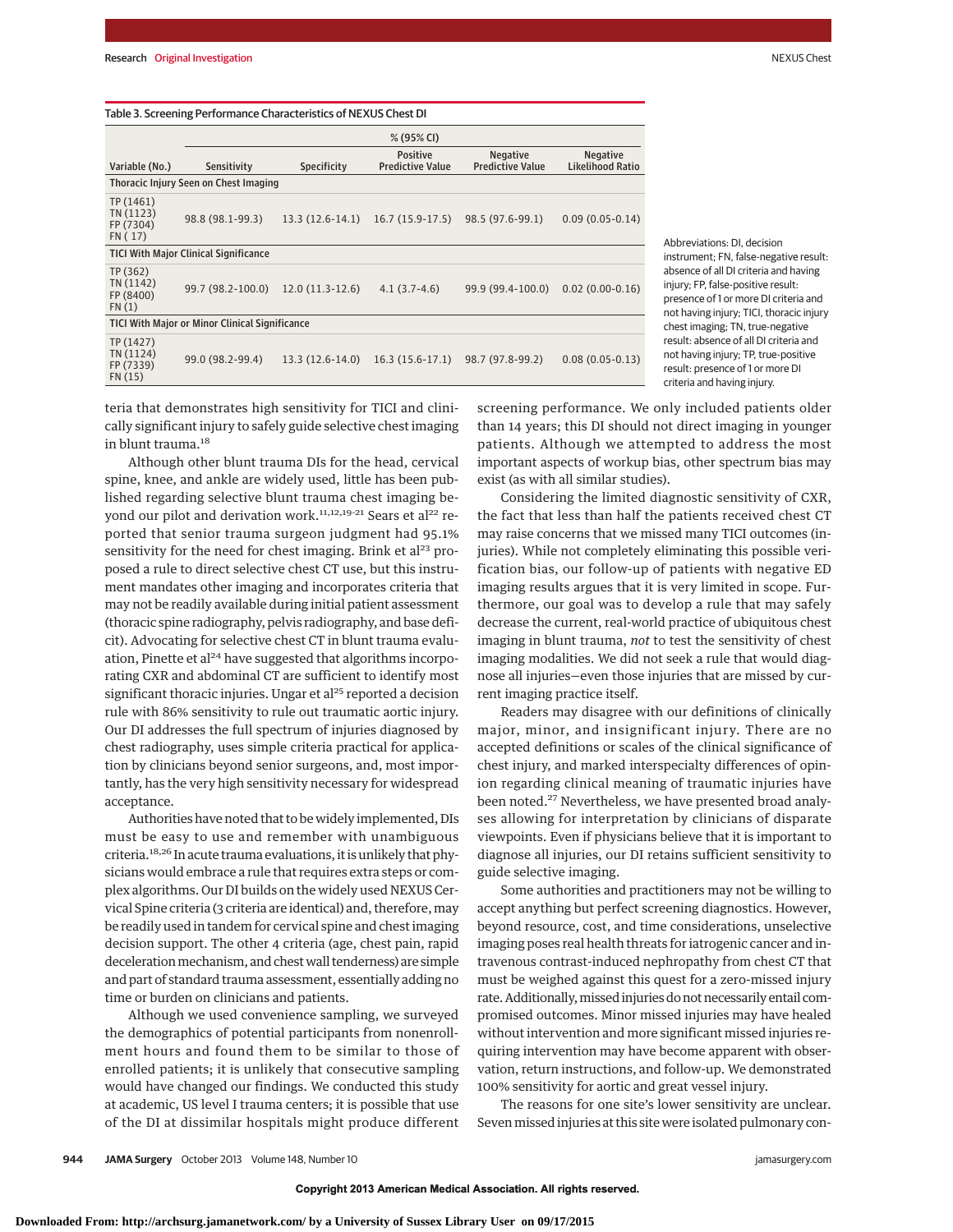

Intrathoracic injury is defined as pneumothorax, hemothorax, aortic or great vessel injury; multiple rib fractures; ruptured diaphragm; sternal fracture; and pulmonary contusion or laceration. Intoxication, abnormal alertness, and distracting injury are defined in the same manner as in the NEXUS Cervical Spine Rule.<sup>11</sup>

tusion or minute pneumothorax seen on chest CT only; these *occult* findings did not have associated interventions. Computed tomographic use was high at this site and radiology reports of pulmonary contusion on CT were at times equivocal, with atelectasis and aspiration also included as possibilities. To avoid overestimation of the rule's sensitivity and NPV, we included these ambiguous readings as false-negative results. Misapplication of DI criteria in some cases is also possible. As seen in Table 2, several subjects with missed injuries had tibia, pelvis, and spinal fractures that should have fulfilled the DI criterion of distracting injury. Given the consistent high sensitivity at the other 8 sites, however, true rule failure is unlikely.

We designed our study to validate a DI that would effectively *rule out* clinically significant injury, meaning that absence of DI criteria tells the practitioner when it is safe *not* to order chest imaging. Having DI criteria does not mandate chest radiography in patients who would otherwise not be considered for chest imaging. For example, a 61-year-old patient with minor blunt trauma, who was otherwise not going to receive CXR or chest CT, should not have chest imaging merely because of age. Misuse of the DI in this manner could paradoxically lead to unnecessary radiography, as has been seen with other guidelines.<sup>28</sup> We recommend that clinicians first decide whether chest imaging is indicated per their usual practice and then use the rule to determine whether imaging can be safely omitted as illustrated in the Figure.

With low specificity, implementation of NEXUS Chest DI will likely spare a low percentage of patients from imaging. Nevertheless, given the frequency of chest imaging overall and the common use of advanced and repeated imaging (more than half of patients had chest CT or repeat CXR), this low percentage may translate into substantial resource savings and decreased radiation exposure in absolute numbers. Additionally, CT and repeat x-rays have been shown to increase ED length of stay; by eliminating the need for chest imaging upfront, our DI may improve trauma care efficiency.8 Our DI may also prevent the costly propagation of testing and workup of incidental findings, such as lung nodules, attendant with imaging overuse. As with all decision rules, this DI is not intended to entirely replace clinical judgment or negate other indicators for chest imaging.

We have validated a clinical DI that may safely guide selective chest imaging in blunt trauma victims older than 14 years. Broad implementation of this rule may conserve resources and decrease radiation and intravenous contrastmedium exposure in this population.

#### ARTICLE INFORMATION

**Accepted for Publication:** February 4, 2013. **Published Online:** August 7, 2013. doi:10.1001/jamasurg.2013.2757.

**Author Affiliations:** Department of Emergency Medicine, The University of California San Francisco School of Medicine, San Francisco General Hospital (Rodriguez, Fortman); Department of Emergency Medicine, Keck School of Medicine of University of Southern California, Los Angeles (Anglin, Juhn, Mulkerin); Department of Emergency Medicine, University of California, Irvine (Langdorf and Mulkerin); Department of Emergency Medicine, Cooper Medical School of Rowan University, Camden, New Jersey (Baumann); Department of Emergency Medicine, University of California, San Francisco, Fresno Medical Education Program (Hendey); Department of Emergency Medicine, The University of Texas Health Science Center at Houston (Bradley); Department of Emergency Medicine, University of California, San Diego School of Medicine (Medak); Department of Emergency Medicine, Brigham and Women's Hospital/Harvard

Medical School, Boston, Massachusetts (Raja); Department of Emergency Medicine, University of California, Los Angeles (Mower).

**Author Contributions:** Study concept and design: Rodriguez, Anglin, Langdorf, Baumann, Hendey, Bradley, Mower.

Acquisition of data: Rodriguez, Anglin, Langdorf, Baumann, Hendey, Medak, Raja, Jhun, Fortman, Mulkerin, Mower.

Analysis and interpretation of data: Rodriguez, Hendey, Raja, Mower.

Drafting of the manuscript: Rodriguez, Langdorf, Baumann, Hendey, Raja, Mower.

Critical revision of the manuscript for important intellectual content: Rodriguez, Langdorf, Baumann, Hendey, Raja, Mower.

Statistical analysis: Rodriguez, Raja. Obtained funding: Rodriguez, Hendey, Mower. Administrative, technical, and material support: Jhun, Fortman, Mulkerin.

Study supervision: Rodriguez, Hendey, Mower.

**Funding/Support:** This study was funded by grant RO-1 1 RO1/CE001589-01 from the Centers for Disease Control and Prevention (Dr Rodriguez).

**Role of the Sponsor:** The Centers for Disease Control and Prevention had no role in the design and conduct of the study; collection, management, analysis, and interpretation of the data; and preparation, review, or approval of the manuscript; and decision to submit the manuscript for publication.

**Correction:** This article was corrected online October 28, 2013, for an error in an author affiliation.

#### **REFERENCES**

**1**. American College of Surgeons. Advanced Trauma Life Support for Doctors: Student Course Manual. 7th ed. Chicago, IL: American College of Surgeons; 2008.

**2**. Wisbach GG, Sise MJ, Sack DI, et al. What is the role of chest X-ray in the initial assessment of stable trauma patients? J Trauma. 2007;62(1):74-79.

**3**. Smith-Bindman R, Lipson J, Marcus R, et al. Radiation dose associated with common computed tomography examinations and the associated lifetime attributable risk of cancer. Arch Intern Med. 2009;169(22):2078-2086.

**4**. Berrington de González A, Mahesh M, Kim KP, et al. Projected cancer risks from computed